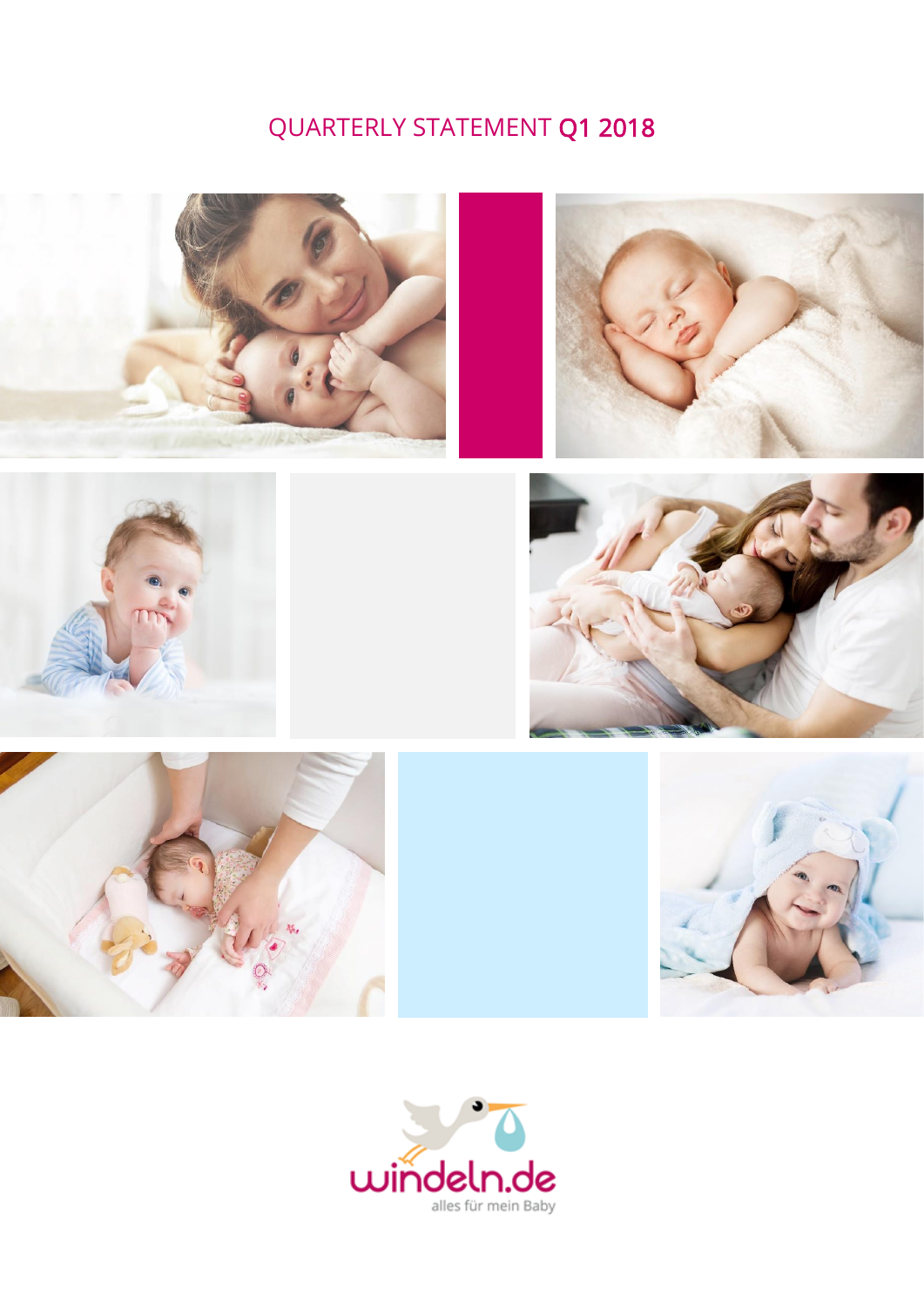### WINDELN.DE GROUP AT A GLANCE

| Performance indicators (continuing operations only)      | Q1 2018    | Q1 2017 R  |
|----------------------------------------------------------|------------|------------|
| Site visits                                              | 12,255,320 | 22,548,520 |
| Mobile visit share (as % of site visits)                 | 72.3%      | 70.5%      |
| Mobile orders (as % of number of orders)                 | 53.3%      | 47.9%      |
| Active customers                                         | 741,663    | 900,143    |
| Number of orders                                         | 330,209    | 523,087    |
| Average orders per active customer (as number of orders) | 2.01       | 2.23       |
| Share of repeat customer orders                          | 87.1%      | 75.7%      |
| (as % of orders of last 12 months)                       |            |            |
| Gross order intake (in EUR)                              | 29,773,801 | 45,165,808 |
| Average order value (in EUR)                             | 90.17      | 86.34      |
| Returns (as % of Net revenues from orders)               | 3.4%       | 3.9%       |
| Marketing cost ratio (as % of revenues)                  | 4.6%       | 5.6%       |
| Adjusted fulfilment cost ratio (as % of revenues)        | 15.9%      | 15.7%      |
| Adjusted other SG&A expenses (as % of revenues)          | 20.3%      | 16.6%      |
|                                                          |            |            |
| Earnings position (continuing operations only)           |            |            |
| Revenues (in kEUR)                                       | 32,823     | 46,585     |
| Gross profit (in kEUR)                                   | 7,870      | 11,106     |
| Gross profit (as % of revenues)                          | 24.0%      | 23.8%      |
| Operating contribution (in kEUR)                         | 1,322      | 1,180      |
| Operating contribution (as % of revenues)                | 4.1%       | 2.5%       |
| Adjusted EBIT (in kEUR)                                  | $-5,206$   | $-6,562$   |
| Adjusted EBIT (as % of revenues)                         | $-16.2%$   | $-14.1%$   |
|                                                          |            |            |
| <b>Financial position</b>                                |            |            |
| Cash flow from operating activities (in kEUR)            | $-16,214$  | $-7,139$   |
| Cash flow from investing activities (in kEUR)            | 503        | $-706$     |
| Cash and cash equivalents at the end of the period (in   | 12,324     | 43,487     |
| kEUR)                                                    |            |            |
| Current time deposits (in kEUR)                          | 1,875      | 2,500      |
| Non-current time deposits (in kEUR)                      |            | 1,875      |
| Total cash and time deposits (in kEUR)                   | 14,199     | 47,862     |
|                                                          |            |            |
| Other                                                    |            |            |
| Basic earnings per share (in EUR)                        | $-0.53$    | $-0.34$    |
| Diluted earnings per shares (in EUR)                     | $-0.51$    | $-0.31$    |

#### pp = percentage points

All performance indicators and the section earnings position include amounts from continuing operations only. Since end of March 2018, the Feedo Group has been classified as held for sale. As a result, the Feedo Group is presented as discontinued operation in the consolidated income statement.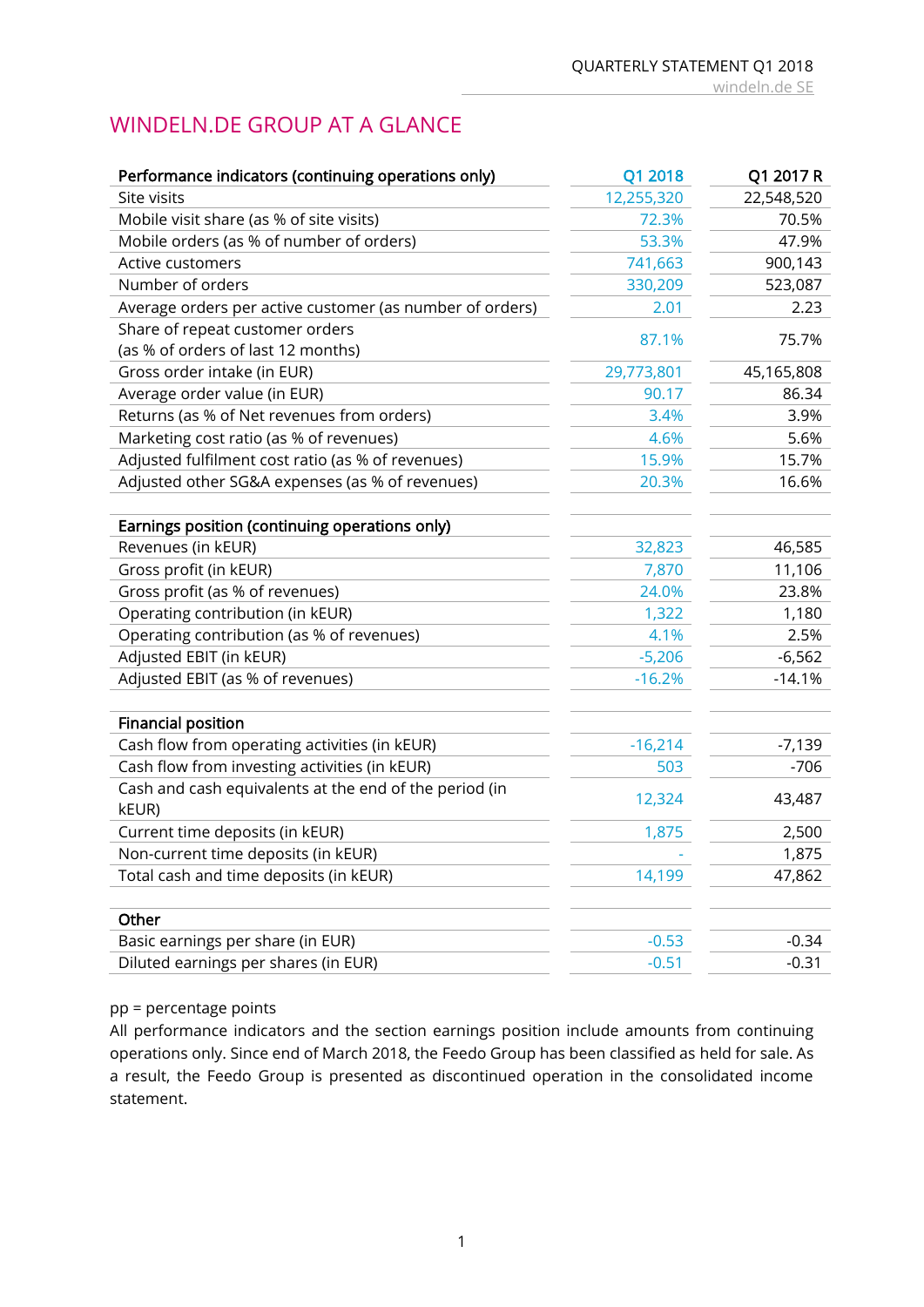### MATERIAL TRANSACTIONS IN Q3 2018

### Set of measures to improve efficiency and profitability

As part of the meanwhile completed change of CEO, the management board and supervisory board of windeln.de SE authorized several measures to improve efficiency and profitability on February 6, 2018. These measures are or will be completed in the current year in order to achieve break even (on basis of adjusted EBIT) early 2019.

#### a) Reorganization and reduction of costs of the Group

At the German headquarter, workforce was reduced across all back-office functions, and certain departments were reorganized. Total other SG&A cost savings of approx. EUR 4m to EUR 5m p.a. are targeted.

### b) Divestiture of the Feedo Group

windeln.de SE intends to sell Feedo Group, comprising the legal entities Feedo Sp. z o.o. and MyMedia s.r.o. with all their assets (including domains) and liabilities. windeln.de acquired Feedo Group in 2015. Since the acquisition, Feedo Group could improve ist profitability, but is still lossgenerating. In early 2018, the management board and the supervisory board of windeln.de SE decided to assess the sale of Feedo Group.

In February 2018, windeln.de got in contact with several potential purchasers to assess the chances of success of a divestiture. The result of this evaluation was positive. At the end of March 2018, the management board decided on a plan to sell the Feedo Group.

As the requirements of IFRS 5 are met, the Feedo Group was classified as a disposal group held for sale. The assets and liabilities of the Feedo Group are presented as "Assets held for sale" and "Liabilities associated with assets held for sale" on the face of the balance sheet of the Group. As a result, the Feedo Group was re-measured in accorance with IFRS 5, resulting in expenses amounting to EUR 7,839k in Q1 2018.

In addition, the Feedo Group meets the requirement for a discontinued operation in accordance with IFRS 5. As a result, profit or loss of the Feedo Group is presented in the separate position "Profit or loss after taxes from discontinued operations" in the consolidated income statement.

### c) Closure of local Italian business

In Q1 2018, the local Italian business was closed, including the dissolution of the local warehouse and office. Customers visiting the website pannolini.it are routed to our shop windeln.de. They can keep on receiving shipments in Italy. The employees of the local company pannolini.it S.r.l. left the Group in Q1 2018.

As a result of the divestiture of the Feedo Group and the closure of pannolini.it, windeln.de expects annual cost savings of EUR 5m to EUR 6m.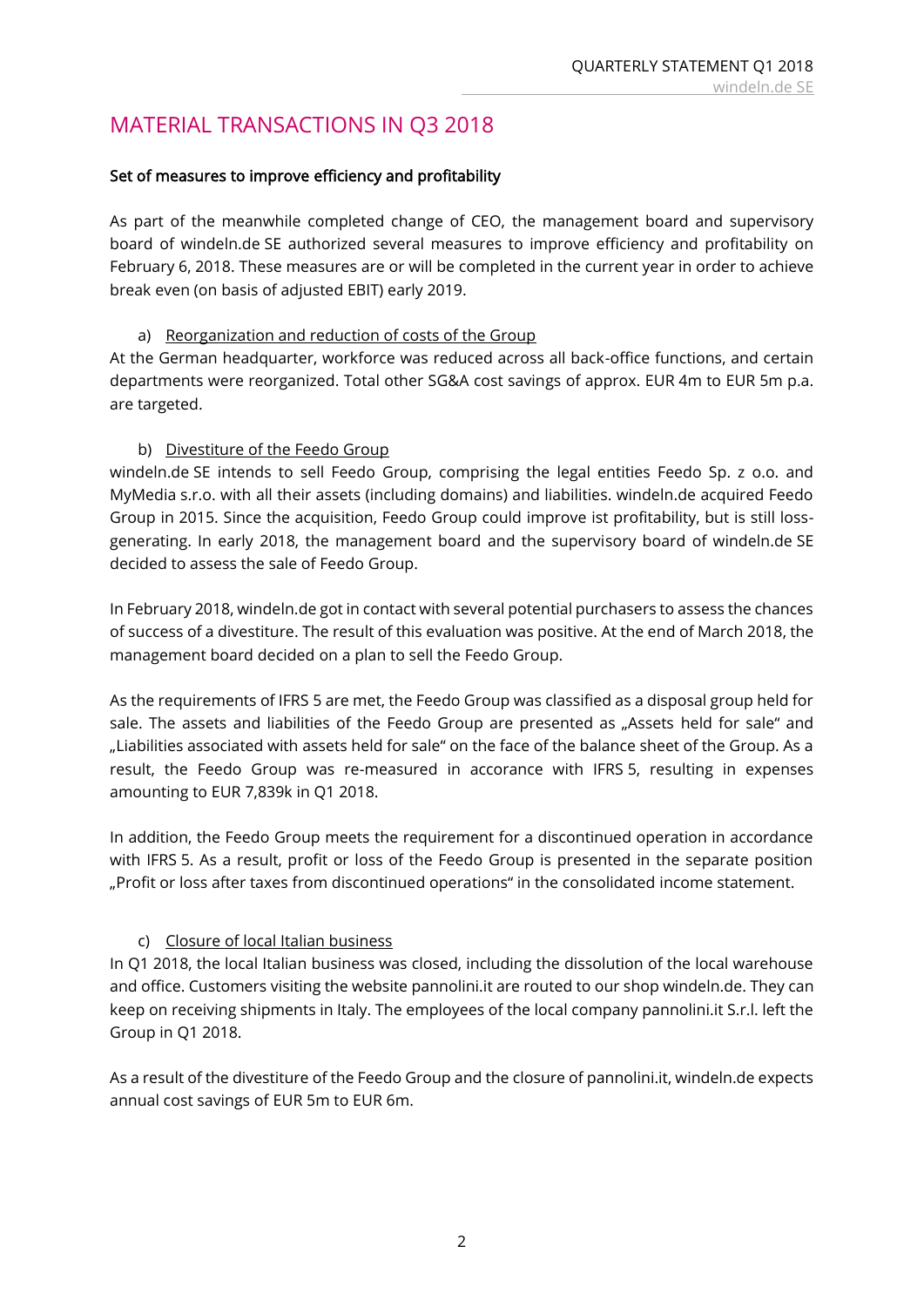d) Optimization of assortment and reduction of marketing costs

The assortment of products in all the shops was further optimized in order to improve margins. Marketing spent was also further lowered in all the shops in Q1 2018 and managed on a more profit focussed basis.

### Capital increase

On February 6, 2018, windeln.de SE successfully completed a capital increase. A total of 2,628,323 shares were issued. As a result, share capital increased by EUR 2,628,323 to EUR 31,100,743. The shares were offered at a price of EUR 1.98, leading to gross issuing proceeds of EUR 5,204,080. Shareholders' subscription rights were excluded. The new shares are entitled to dividend payments from January 1, 2018, onwards.

#### Management board

Konstantin Urban and Alexander Brand, both members of the management board, retired from their positions on March 31, 2018. Their successor as CEO is Matthias Peuckert since May 1, 2018.

### China

On February 6, 2018, windeln.de was again awarded at the "Annual Forum" of TMall Global (TMG). TMG honored six companies, each in a different category, for their role to build up the most popular products on its e-commerce platform in 2017. windeln.de received the award in the category "mother & baby" for driving the growth of popular German baby milk powder brands.

### COMMENTS ON NET ASSETS, FINANCIAL POSITION AND RESULTS OF **OPERATIONS**

#### Net assets and financial position

The expected divestiture of the Feedo Group had significant impacts on the net assets of the Group. The assets as well as the liabilities of the Group are affected. As the sale of the Feedo Group was assessed as highly probable by the management board of windeln.de SE, a reclassification of assets and liabilities of the Feedo Group was necessary. As of March 31, 2018, the accumulated assets of the Feedo Group are presented in the position "Assets held for sale" and the accumulated liabilities of the Feedo Group are presented in the position "Liabilities associated with assets held for sale".

As a result of the reclassification, intangible assets decrease by EUR 8,560k and fixed assets by EUR 326k. Larger reclassifications were also necessary for inventories (EUR 1,981k) and other financial assets (EUR 416k). For the liabilities, mostly trade payables (EUR 2,455k) and deferred tax liabilities (EUR 1,626k) were reclassified. Overall, assets amounting to EUR 12,450k and liabilities amounting to EUR 4,663k were reclassified to the new positions. Pursuant to IFRS 5, a remeasurement of the Feedo Group as a whole at fair value less costs of disposal is necessary after the reclassification as "held for sale". The re-measurement resulted in expenses amounting to EUR 7,839k in Q1 2018.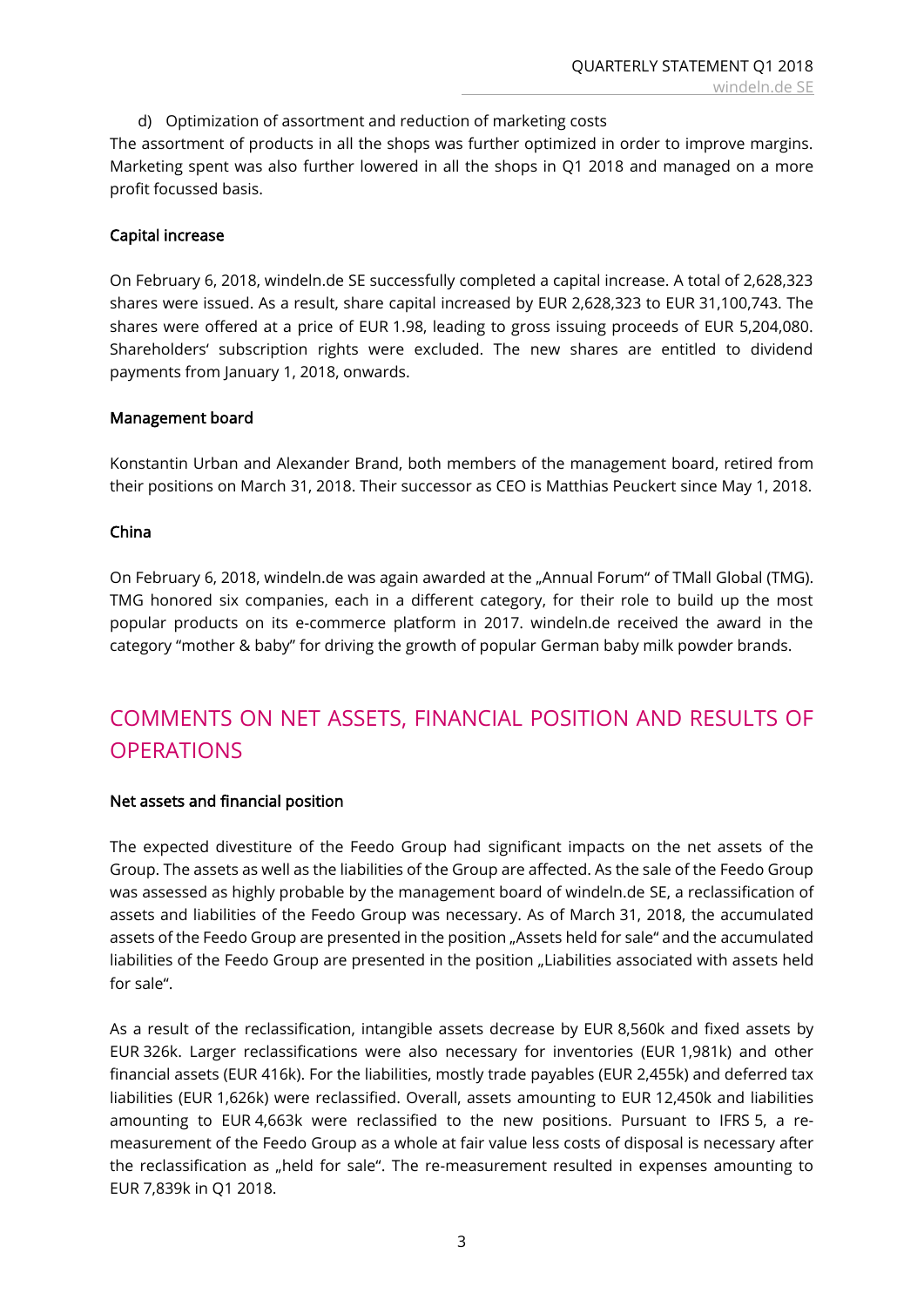Cash and cash equivalents decreased by EUR 14,545k in Q1 2018. Please refer to the end of this section for further information.

Other current financial asset of the Group increased by EUR 2,353k in Q1 2018. As of March 31, 2018, receivables from advertising subsidies from suppliers and corresponding accrued advertising subsidies amounted to EUR 7,194k compared to EUR 4,542k (without Feedo Group EUR 3,916k) as of December 31, 2017. The increase is due to the fact that one of windeln.de's largest suppliers paid due receivables from advertising subsidies amounting to EUR 5m only in April 2018. The decrease of time deposits, however, is attributable to a repayment amounting to EUR 625k.

As a result from the first application of IFRS 9 "Financial Instruments", trade receivables as of December 31, 2017, were restated by EUR 40k. The tables in the presented quarterly statement are marked with "R" if the disclosed numbers were restated compared to the last published consolidated financial statements as of December 31, 2017.

As the development of revenues of Q1 2018 fell below prior year – especially in China – and larger inbound deliveries of baby formula occurred at the end of the quarter, inventories increased to EUR 19,663k as of March 31, 2018.

For the liabilities, mostly a decrease of trade payables by EUR 6,534k is noticable. Thereof, EUR 2,455k are attributable to the reclassification of the Feedo Group as described above. Further decrease is attributable to recurring payment schedules in the regular business course. In addition, the Group further reduced marketing and other expenses in Q1 2018.

At the end of 2107, the Group borrowed money market loans (EUR 3,500k) for financing of inventories. These money market loans were completely repaid in Q1 2018. Financial liabilities decreased accordingly. The financing facilities were cancelled as of March 31, 2018.

Overall, total assets decreased by EUR 20,355k to EUR 61,640k in the first quarter 2018.

The decrease of cash and cash equivalents by EUR 14,545k is only partially attributable to the loss of the period (EUR 15,888k) as expenses (EUR 7,839k) relating to the expected divestiture of the Feedo Group are non-cash items. The Group reduced trade payables by EUR 4,088k in Q1 2018. At the same time, inventories – especially baby formula for the Chinese market – increased by EUR 2,460k. As of March 31, 2018, receivables from advertising subsidies from suppliers and corresponding accrued advertising subsidies amounted to EUR 7,194k compared to EUR 4,542k as of December 31, 2017. EUR 4,105k are related to business year 2017 and were mostly paid in April 2017. In addition, the Group repaid money market loans amounting to EUR 3,500k in January and February 2018. These effects are slightly balanced by incoming payments from the capital increase (EUR 5,204k) and the repayment of time deposits (EUR 625k).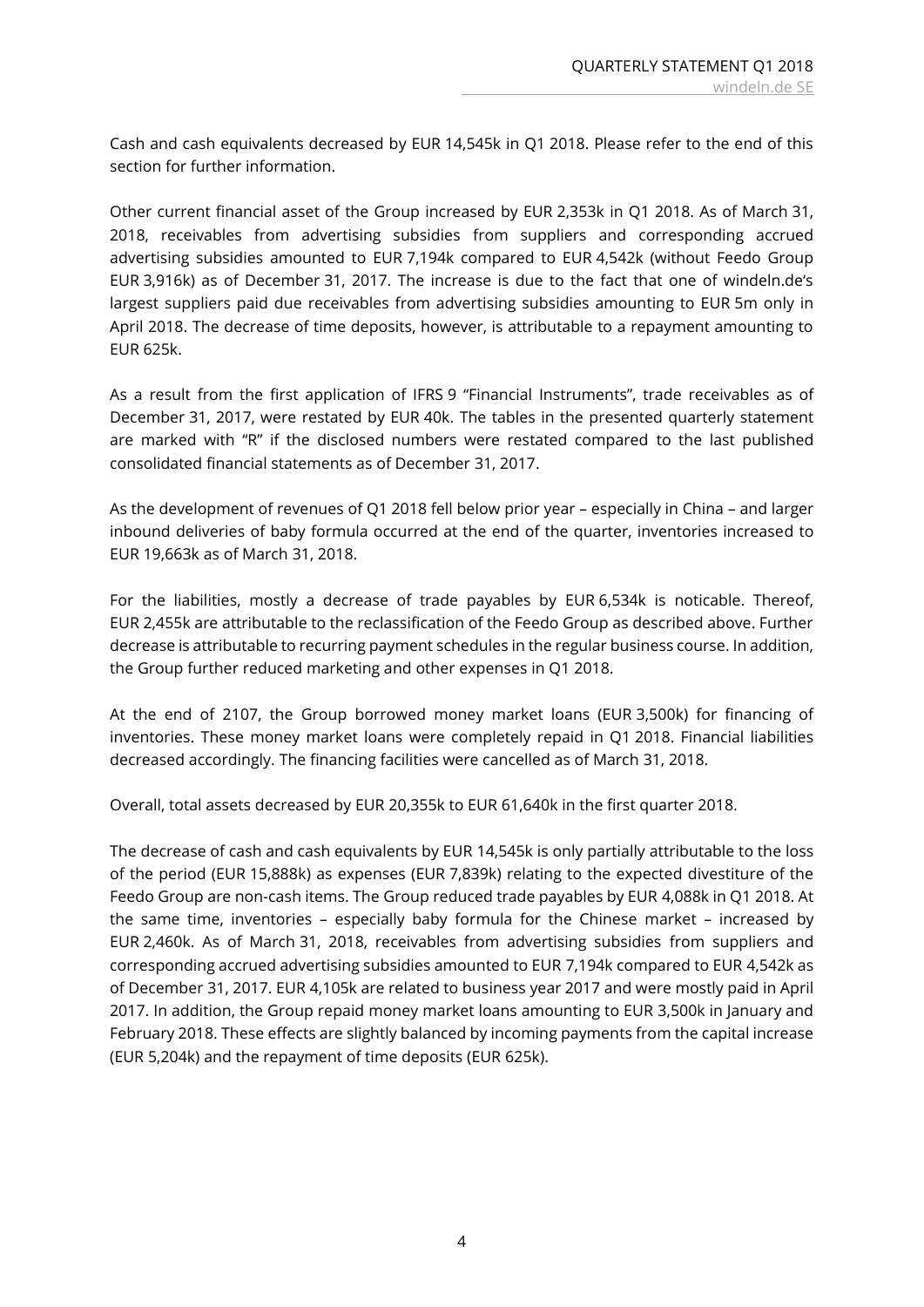### Results of operations<sup>1</sup>

 $\overline{a}$ 

In Q1 2018, the Group generated revenues amounting to EUR 32,823k corresponding to a decrease of 30% compared to Q1 2017 (EUR 46,585k). This is mainly attributable to the focussing of assortment and the reduction of marketing expenses particularly affecting the revenues of the German webshop. The Chinese Shop had noticeably lower revenues in March 2018 as there was excess supply of dairy products after Chinese New Year. The closure of the Italian webshop in mid-February also contributed to the decrease of revenues.

In Q1 2018, the margin (gross profit as % of revenues) increased by 0.2pp to 24.0% compared to the prior year period. Mainly, the improvement of the margin of particular product categories contributes to that.

In the reporting period, selling and distribution expenses decreased by EUR 2,229k or 15% respecively compared to prior period. In particular, lower logistics expenses attributable to the decline of order volume lead to a decrease of selling and distribution expenses. Also, a higher average order value, the closure of the Italian warehouse and the inclusion of PostNL as a transport service provider at the end of Q1 2017 positively affected logistics expenses. In addition, marketing expenses as % of revenues could be improved from 5.6% in Q1 2017 to 4.8% in Q1 2018, also positively affecting selling and distribution expenses. The online marketing activities for region GSA (Germany, Switzerland and Austria) focussed on the optimization of transaction costs as % of the realizable margin. Personnel expenses within selling and distribution expenses however increased by 45%. These are mainly one-time effects due to accrued severance payments and wage continuation related to the restructuring carried out in Q1 2018. In addition, the number of employees increased in certain areas compared to prior year period. The cost reduction through restructuring will only be noticeable as from the second quarter 2018.

Administrative expenses decreased by EUR 1,924k or 43% respectively compared to prior year period mostly attributable to personnel expenses within administrative expenses. In Q1 2018, windeln.de had no expenses for share-based payments in connection with the acquisition of Bebitus (prior year period: EUR 1,253k). Other personnel expenses also decreased by EUR 464k compared to the prior year period, attributable to a natural employee fluctuation in administration and not filling job vacancies.

In Q1 2018, other operating income increased by EUR 89k to EUR 162k. Time-barred obligations amounting to EUR 55k were derecognized and exchange rate gains increased by EUR 40k to EUR 78k. Other operating expenses increased by EUR 79k to EUR 105k, mostly attributable to an increase of exchange rate losses by EUR 73k to EUR 97k.

The loss from discontinued operations amounted to EUR 8,877k (prior year period: EUR 1,097k). Discontinued operations comprise the Feedo Group. The loss includes losses from regular operations in Q1 2018 (EUR 1,038k) and expenses arising from the re-measurment according to IFRS 5 (EUR 7,839k).

<sup>1</sup> Explanations to the results of operations refer to results from continuing operations only (without Feedo Group), except stated otherwise. Prior year numbers are modified accordingly.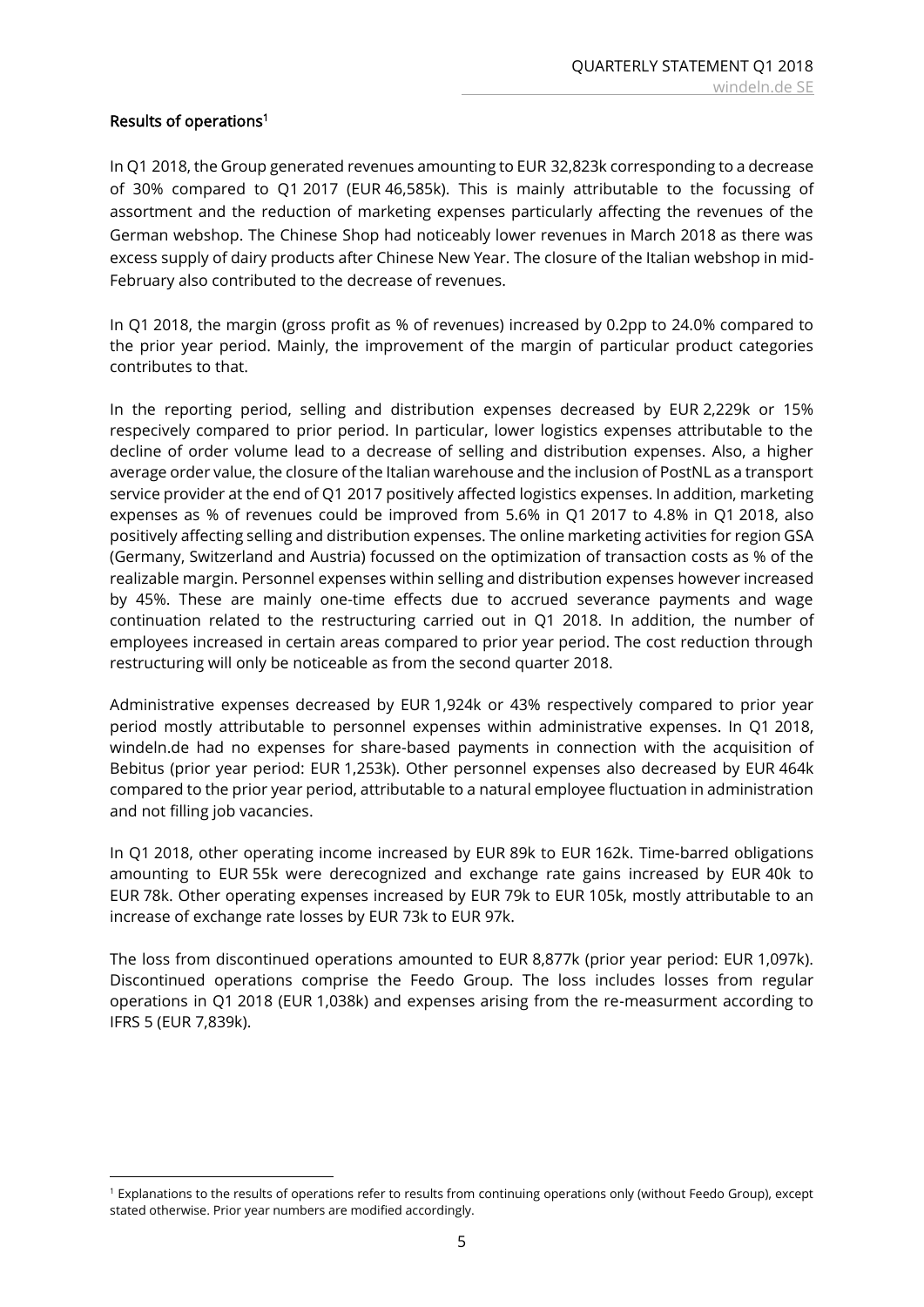### REGIONAL RESULTS OF OPERATIONS

| <b>kEUR</b>                         | 01 2018 | Q1 2017 R |
|-------------------------------------|---------|-----------|
| Revenues from continuing operations | 32,823  | 46,585    |
| GSA                                 | 7.283   | 13.343    |
| China                               | 17.465  | 23,640    |
| Other / rest of Europe              | 8.075   | 9,602     |

# ADJUSTED EBIT

| <b>kEUR</b>                                        | Q1 2018  | Q1 2017 R |
|----------------------------------------------------|----------|-----------|
| Earnings before interests and taxes (EBIT)         | $-6,987$ | $-7,914$  |
| adjusted for costs of acquisition, integration and |          |           |
| expansion                                          |          | 118       |
| adjusted for share based compensation              | 85       | 1,313     |
| adjusted for reorganization                        | 1,056    | $-79$     |
| adjusted for closure of pannolini.it               | 640      |           |
| <b>Adjusted EBIT</b>                               | $-5,206$ | $-6,562$  |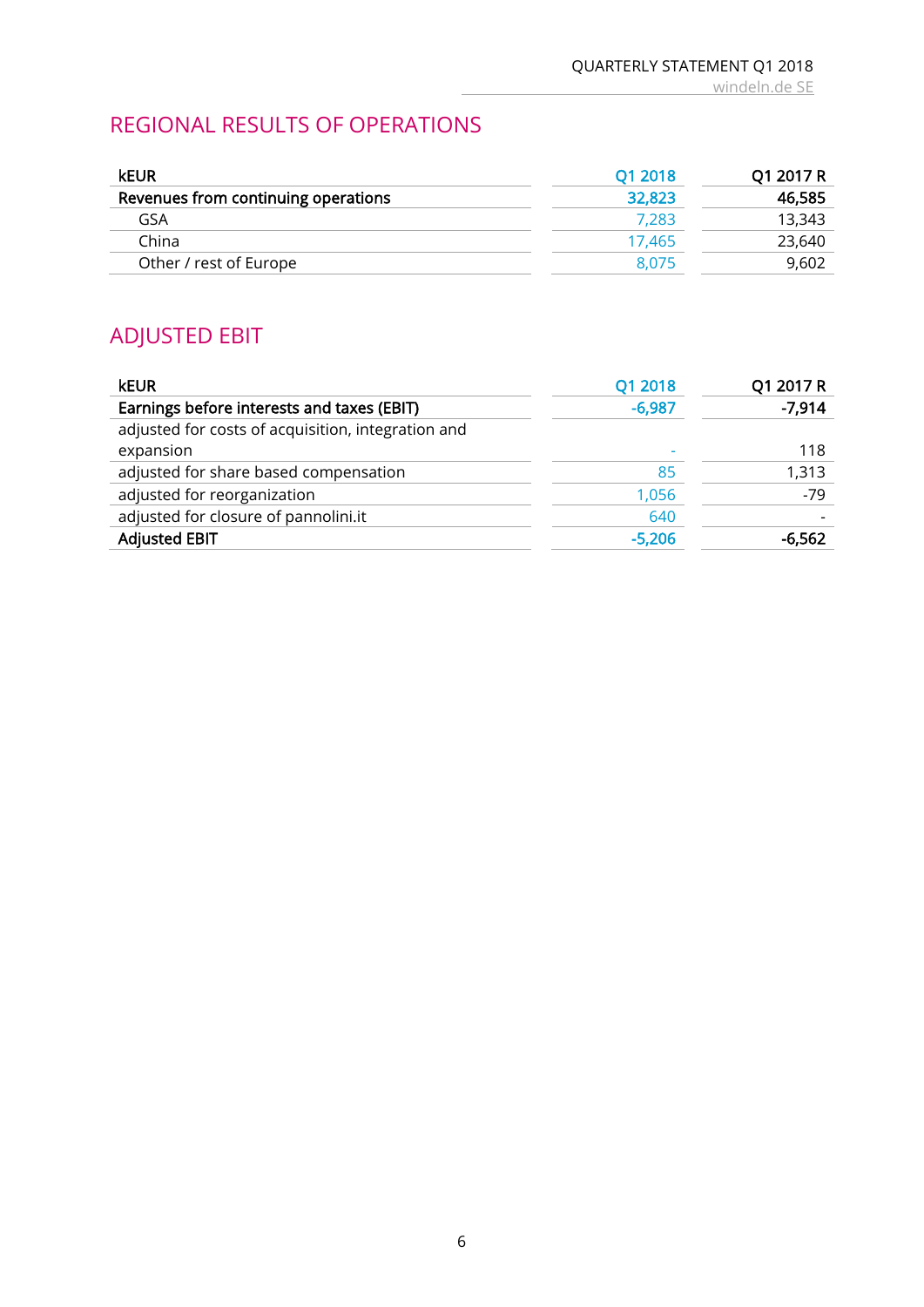# CONSOLIDATED INCOME STATEMENT AND OTHER COMPREHENSIVE INCOME

| <b>kEUR</b>                                             | Q1 2018   | Q1 2017 R      |
|---------------------------------------------------------|-----------|----------------|
| <b>Continuing operations</b>                            |           |                |
| Revenues                                                | 32,823    | 46,585         |
| Cost of sales                                           | $-24,953$ | $-35,479$      |
| <b>Gross profit</b>                                     | 7,870     | 11,106         |
|                                                         |           |                |
| Selling and distribution expenses                       | $-12,330$ | $-14,559$      |
| Administrative expenses                                 | $-2,584$  | $-4,508$       |
| Other operating income                                  | 162       | 73             |
| Other operating expenses                                | $-105$    | $-26$          |
| Earnings before interest and taxes (EBIT)               | $-6,987$  | $-7,914$       |
| Financial income                                        | 3         | $\overline{2}$ |
| <b>Financial expenses</b>                               | $-24$     | $-28$          |
| <b>Financial result</b>                                 | $-21$     | $-26$          |
| Earnings before taxes (EBT)                             | $-7,008$  | $-7,940$       |
| Income taxes                                            | $-3$      | 2              |
| Profit or loss from continuing operations               | $-7,011$  | $-7,938$       |
| Profit or loss after taxes from discontinued operations | $-8,877$  | $-1,097$       |
| PROFIT OR LOSS FOR THE PERIOD                           | $-15,888$ | $-9,035$       |
|                                                         |           |                |
| Other comprehensive income that may be reclassified     |           |                |
| to profit or loss in subsequent periods:                |           |                |
| Exchange differences on translation of foreign          |           |                |
| operations                                              | 15        | 357            |
| OTHER COMPREHENSIVE INCOME OR LOSS, NET OF              |           |                |
| <b>TAX</b>                                              | 15        | 357            |
| TOTAL COMPREHENSIVE INCOME OR LOSS, NET OF TAX          | $-15,873$ | $-8,678$       |
| Basic earnings per share (in EUR)                       | $-0.53$   | $-0.34$        |
| Diluted earnings per share (in EUR)                     | $-0.51$   | $-0.31$        |
| Basic earnings per share from continuing operations (in |           |                |
| EUR)                                                    | $-0.23$   | $-0.30$        |
| Diluted earnings per share from continuing operations   |           |                |
| (in EUR                                                 | $-0.22$   | $-0.27$        |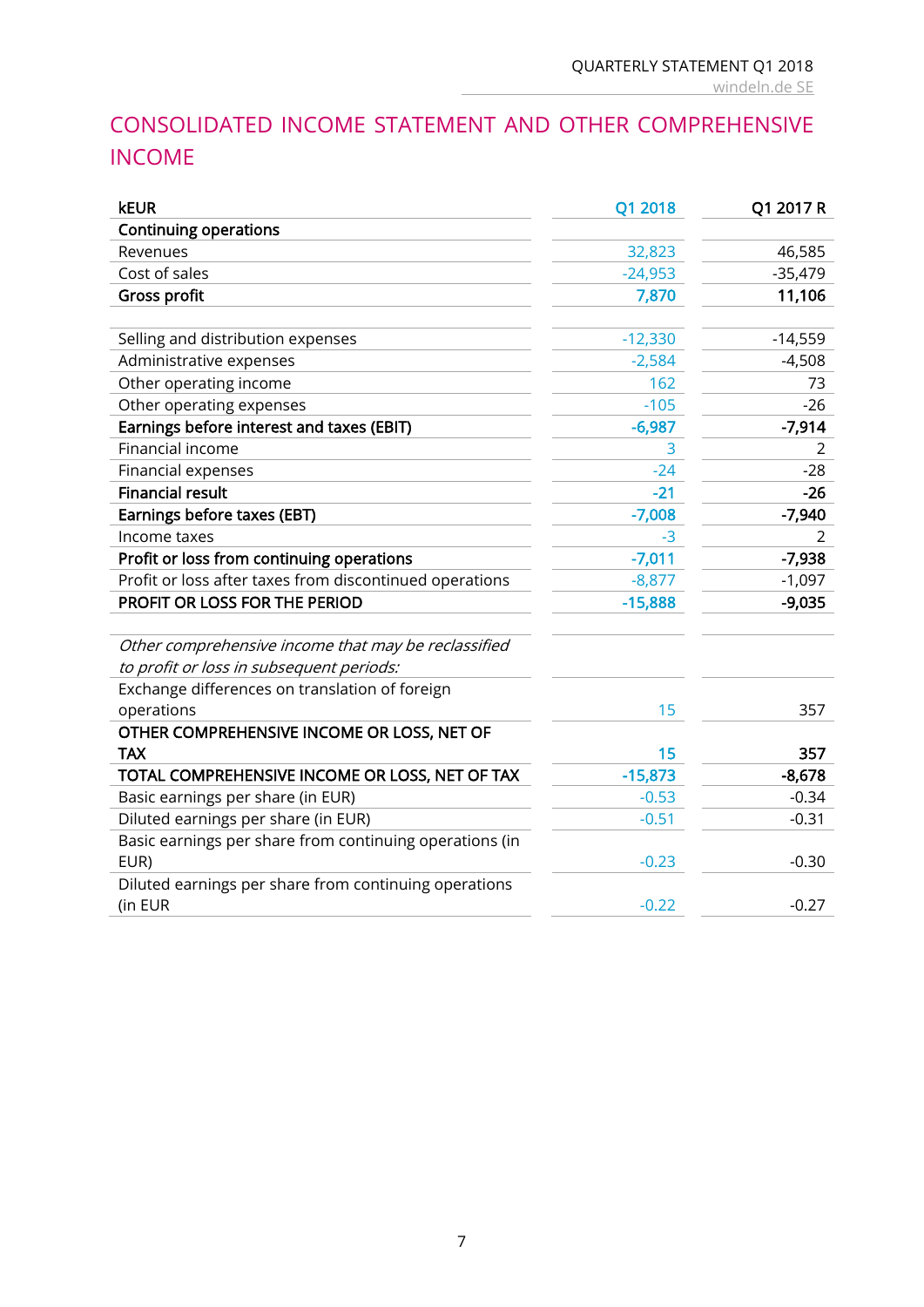### CONSOLIDATED STATEMENT OF FINANCIAL POSITION

| <b>Assets</b>               | March 31, | December 31, |
|-----------------------------|-----------|--------------|
| <b>kEUR</b>                 | 2018      | 2017 R       |
| <b>NON-CURRENT ASSETS</b>   |           |              |
| Intangible assets           | 12,130    | 21,002       |
| Fixed assets                | 225       | 625          |
| Other financial assets      | 289       | 866          |
| Other non-financial assets  | 198       | 206          |
| Deferred tax assets         | 14        | 15           |
| Total non-current assets    | 12,856    | 22,714       |
| <b>CURRENT ASSETS</b>       |           |              |
| Inventories                 | 19,663    | 19,174       |
| Prepayments                 | 88        | 332          |
| Trade receivables           | 1,360     | 2,258        |
| Income tax receivables      | 4         | 3            |
| Other financial assets      | 10,136    | 7,783        |
| Other non-financial assets  | 2,577     | 3,266        |
| Cash and cash equivalents   | 11,920    | 26,465       |
| <b>Total current assets</b> | 45,748    | 59,281       |
| Assets held for sale        | 3,036     |              |
| <b>TOTAL ASSETS</b>         | 61,640    | 81,995       |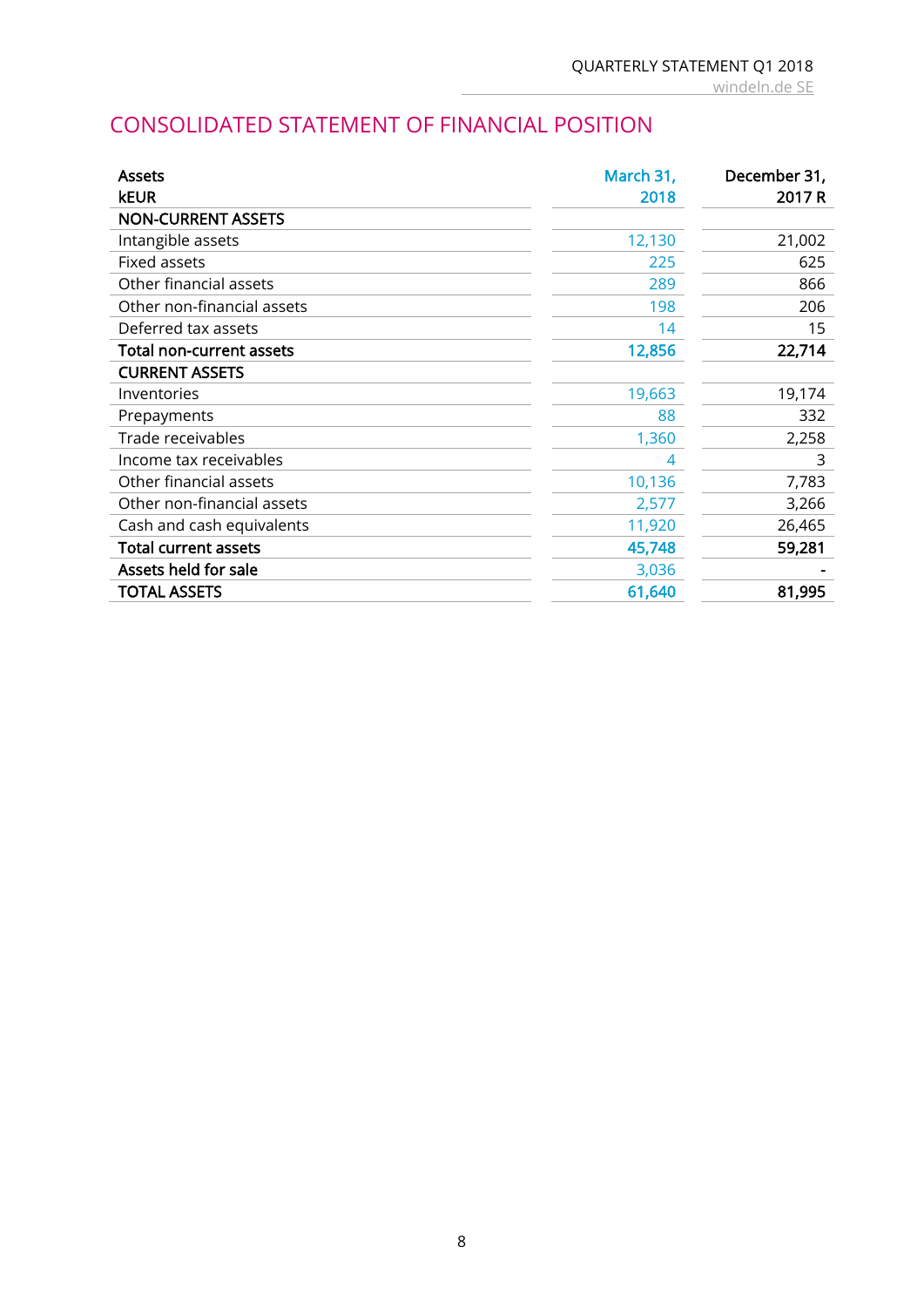### QUARTERLY STATEMENT Q1 2018

windeln.de SE

| <b>Equity and liabilities</b><br><b>kEUR</b>                       | March 31,<br>2018 | December 31,<br>2017 R |
|--------------------------------------------------------------------|-------------------|------------------------|
| <b>EQUITY</b>                                                      |                   |                        |
| Issued capital                                                     | 31,101            | 28,472                 |
| Share premium                                                      | 170,993           | 168,486                |
| <b>Accumulated loss</b>                                            | $-159,315$        | $-143,427$             |
| Cumulated other comprehensive income                               | $-283$            | $-298$                 |
| <b>Total equity</b>                                                | 42,496            | 53,233                 |
| <b>NON-CURRENT LIABILITIES</b>                                     |                   |                        |
| Defined benefit obligations and other accrued<br>employee benefits | 49                | 51                     |
| Other provisions                                                   | 5                 | 5                      |
| <b>Financial liabilities</b>                                       | 33                | 59                     |
| Other financial liabilities                                        | 45                | 59                     |
| Deferred tax liabilities                                           | 475               | 2,115                  |
| <b>Total non-current liabilities</b>                               | 607               | 2,289                  |
| <b>CURRENT LIABILITIES</b>                                         |                   |                        |
| Other provisions                                                   | 629               | 315                    |
| <b>Financial liabilities</b>                                       | 57                | 3,575                  |
| Trade payables                                                     | 8,245             | 14,779                 |
| Deferred revenues                                                  | 2,390             | 3,057                  |
| Income tax payables                                                | 2                 | 2                      |
| Other financial liabilities                                        | 3,170             | 3,055                  |
| Other non-financial liabilities                                    | 1,008             | 1,690                  |
| <b>Total current liabilities</b>                                   | 15,501            | 26,473                 |
| Liabilities associated with assets held for sale                   | 3,036             |                        |
| <b>TOTAL EQUITY AND LIABILITIES</b>                                | 61,640            | 81,995                 |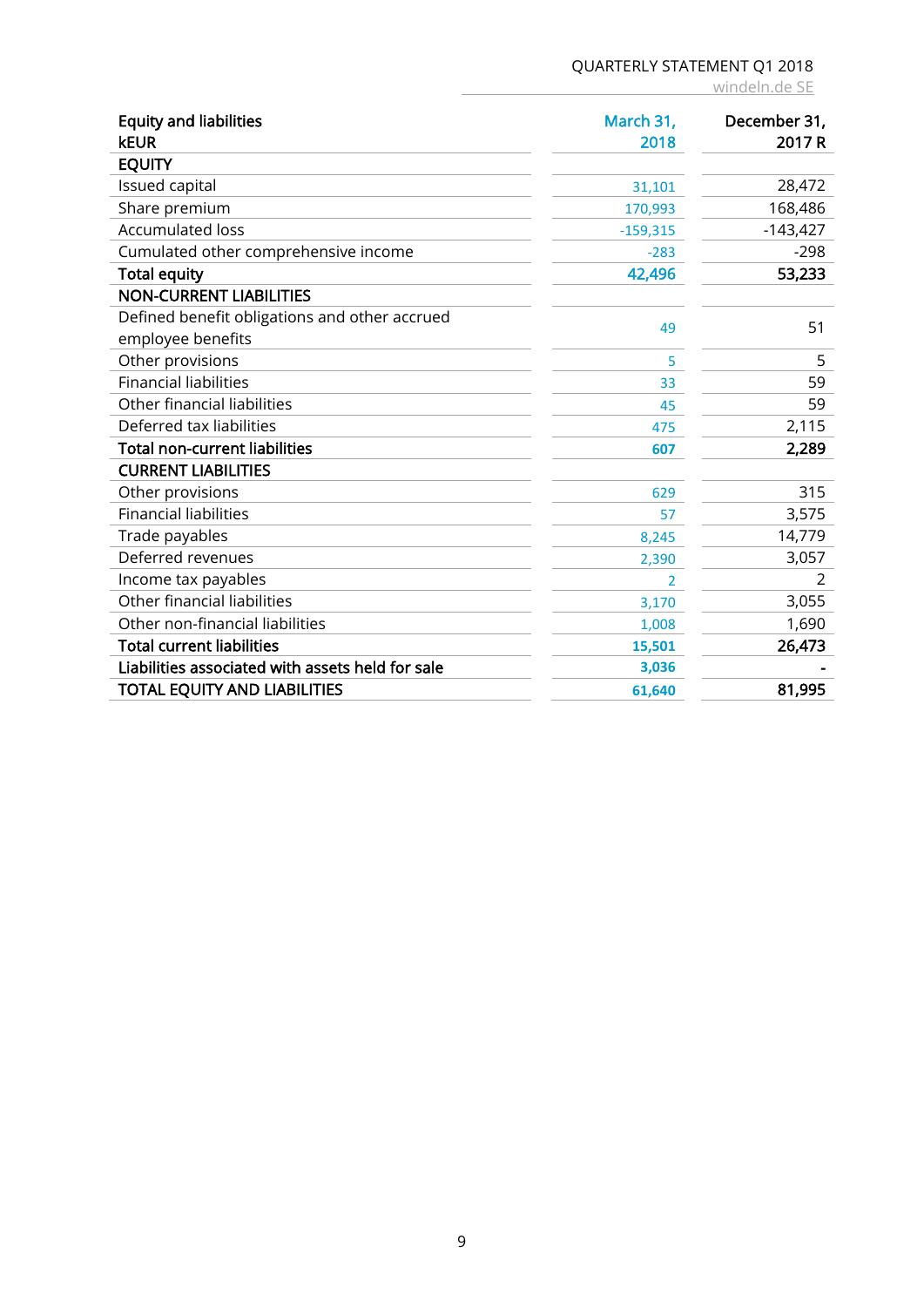windeln.de SE

# CONSOLIDATED STATEMENT OF CASH FLOWS

| <b>kEUR</b>                                                      | Q1 2018   | Q1 2017 R |
|------------------------------------------------------------------|-----------|-----------|
| Profit or loss for the period                                    | $-15,888$ | $-9,035$  |
| Amortization (+) / impairment (+) of intangible assets           | 338       | 339       |
| Depreciation (+) / impairment (+) of fixed assets                | 81        | 119       |
| Increase (+) / decrease (-) in other provisions                  | 314       | $-188$    |
| Non-cash expenses (+) from employee benefits                     | 83        | 1,612     |
| Other non-cash expenses (+) / income (-)                         | 7,876     | $-129$    |
| Increase (-) / decrease (+) in inventories                       | $-2,460$  | 976       |
| Increase (-) / decrease (+) in prepayments                       | 234       | 40        |
| Increase (-) / decrease (+) in trade receivables                 | 545       | 395       |
| Increase (-) / decrease (+) in other assets                      | $-2,567$  | $-29$     |
| Increase (+) / decrease (-) in trade payables                    | $-4,088$  | $-1,285$  |
| Increase (+) / decrease (-) in deferred revenues                 | $-542$    | 353       |
| Increase (+) / decrease (-) in other liabilities                 | $-153$    | $-308$    |
| Gain (-) / loss (+) from disposal of intangible and fixed assets | T         | 2         |
| Interest expenses (+) / income (-)                               | 9         | 3         |
| Income tax expenses (+) / income (-)                             | $-2$      | $-3$      |
| Income tax paid (-) / received (+)                               | $-1$      | -1        |
| Net cash flows from / used in operating activities               | $-16,214$ | $-7,139$  |
| Proceeds (+) from sales of intangible and fixed assets           | 4         | 22        |
| Purchase (-) of intangible assets                                | $-98$     | $-649$    |
| Purchase (-) of fixed assets                                     | $-31$     | -80       |
| Purchase (-) or proceeds (+) from financial investments          | 625       |           |
| Interest received (+)                                            | 3         |           |
| Net cash flows from / used in investing activities               | 503       | $-706$    |
| Proceeds (+) from issue of shares                                | 5,204     |           |
| Transaction cost (-) on issue of shares                          | $-104$    |           |
| Repayment (-) of finance lease liabilities                       | $-14$     | $-18$     |
| Proceeds (+) from financial liabilities                          |           | 49        |
| Repayment (-) of financial liabilities                           | $-3,503$  | $-3$      |
| Interest paid (-)                                                | $-12$     | -4        |
| Net cash flos from / used in financing activities                | 1,571     | 24        |
| Cash and cash equivalents at the beginning of the period         | 26,465    | 51,302    |
| Net increase / decrease in cash and cash equivalents             | $-14,140$ | $-7,821$  |
| Change in cash and cash equivalents due to foreign exchange      |           |           |
| rates                                                            | -1        | 6         |
| Cash and cash equivalents at the end of the period               | 12,324    | 43,487    |
| - thereof disposal group                                         | 404       |           |
| - thereof continuing operations                                  | 11,920    | 43,487    |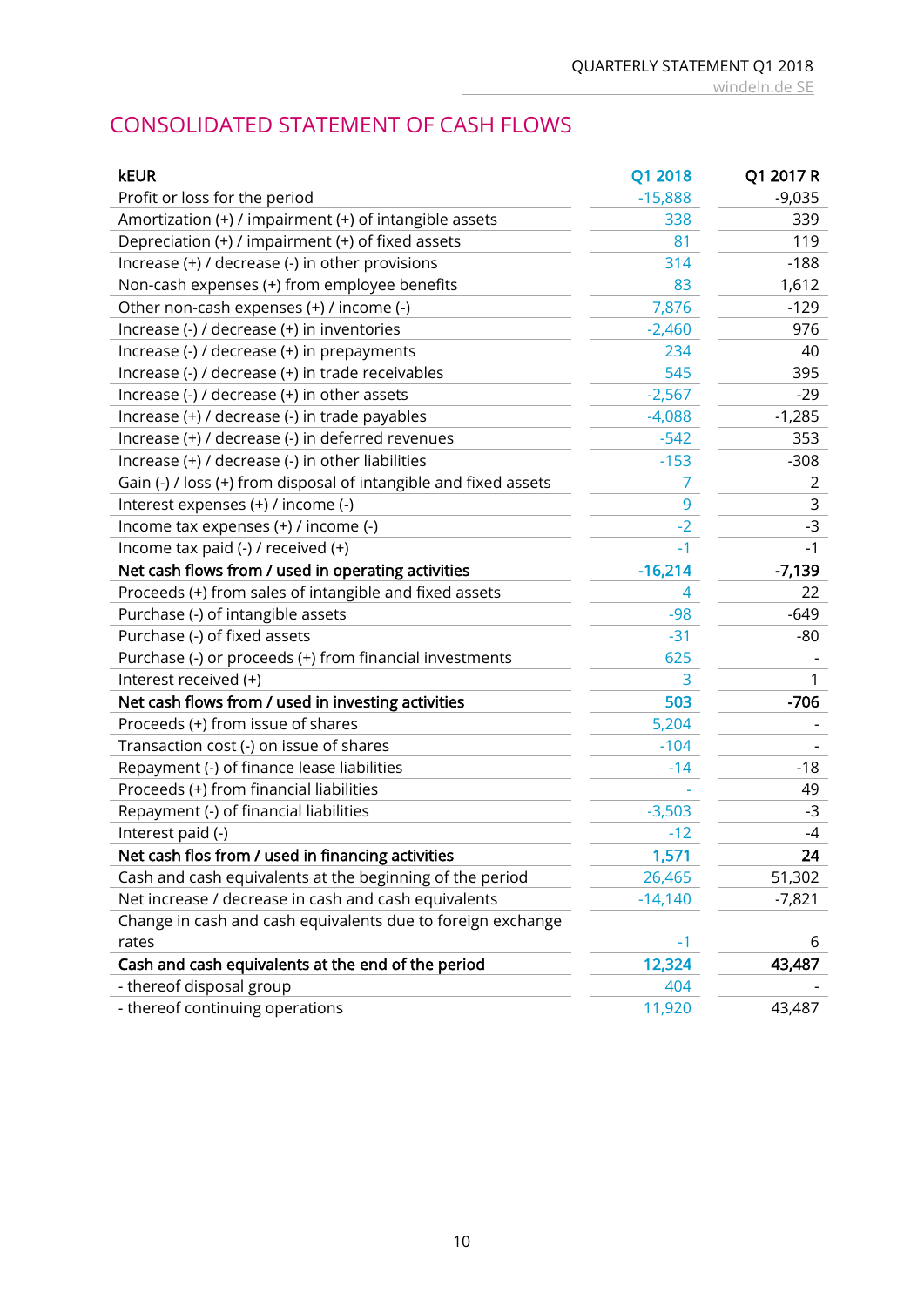# CONSOLIDATED STATEMENT OF CHANGES IN EQUITY

|                            |               |          |          |             | Actuarial    |              |                          |           |
|----------------------------|---------------|----------|----------|-------------|--------------|--------------|--------------------------|-----------|
|                            |               |          |          |             | gains/losses |              |                          |           |
|                            |               |          |          |             | from         | Exchange     |                          |           |
|                            |               |          |          |             | remeasure-   | differences  |                          |           |
|                            |               |          |          |             | ment of      | on           |                          |           |
|                            |               |          |          |             | defined      | transslation | Other                    |           |
|                            | <b>Issued</b> | Share    | Treasury | Accumulated | benefit      | of foreign   | comprehensive            | Total     |
| <b>kEUR</b>                | capital       | premium  | shares   | loss        | plans        | operations   | income                   | equity    |
| As at January 1, 2018      | 28,472        | 168,486  |          | $-143.427$  | 3            | $-301$       | $-298$                   | 52.233    |
| Total comprehensive        |               |          |          |             |              |              |                          |           |
| income or loss of the      |               |          |          | $-15,888$   |              | 15           | 15                       | $-15,873$ |
| period                     |               |          |          |             |              |              |                          |           |
| Issue of share capital     | 2,629         | 2,575    |          |             |              |              |                          | 5,204     |
| Transaction costs          |               | $-153$   |          |             |              |              |                          | $-153$    |
| Share-based                |               |          |          |             |              |              |                          | 85        |
| payments                   |               | 85       |          |             |              |              |                          |           |
| As at March 31,            |               |          |          |             |              | $-286$       | $-283$                   |           |
| 2018 R                     | 31,101        | 170,993  |          | $-159,315$  | 3            |              |                          | 42,496    |
|                            |               |          |          |             |              |              |                          |           |
| As at January 1,<br>2017 R | 26,318        | 159,993  | $-370$   | $-105,608$  | 14           | $-247$       | $-233$                   | 80,100    |
| Total comprehensive        |               |          |          |             |              |              |                          |           |
| income or loss of the      |               |          |          | $-9,035$    |              | 357          | 357                      | $-8,678$  |
| period                     |               |          |          |             |              |              |                          |           |
| Issue of sahre capital     |               |          |          |             |              |              |                          |           |
| <b>Transaction costs</b>   |               |          |          |             |              |              |                          |           |
| Share-based                |               | $-1,606$ |          |             |              |              |                          | 1,606     |
| payments                   |               |          |          |             |              |              | $\overline{\phantom{a}}$ |           |
| As at March 31,<br>2017 R  | 26,318        | 161,599  | $-370$   | $-114,643$  | 14           | 110          | 124                      | 73,028    |